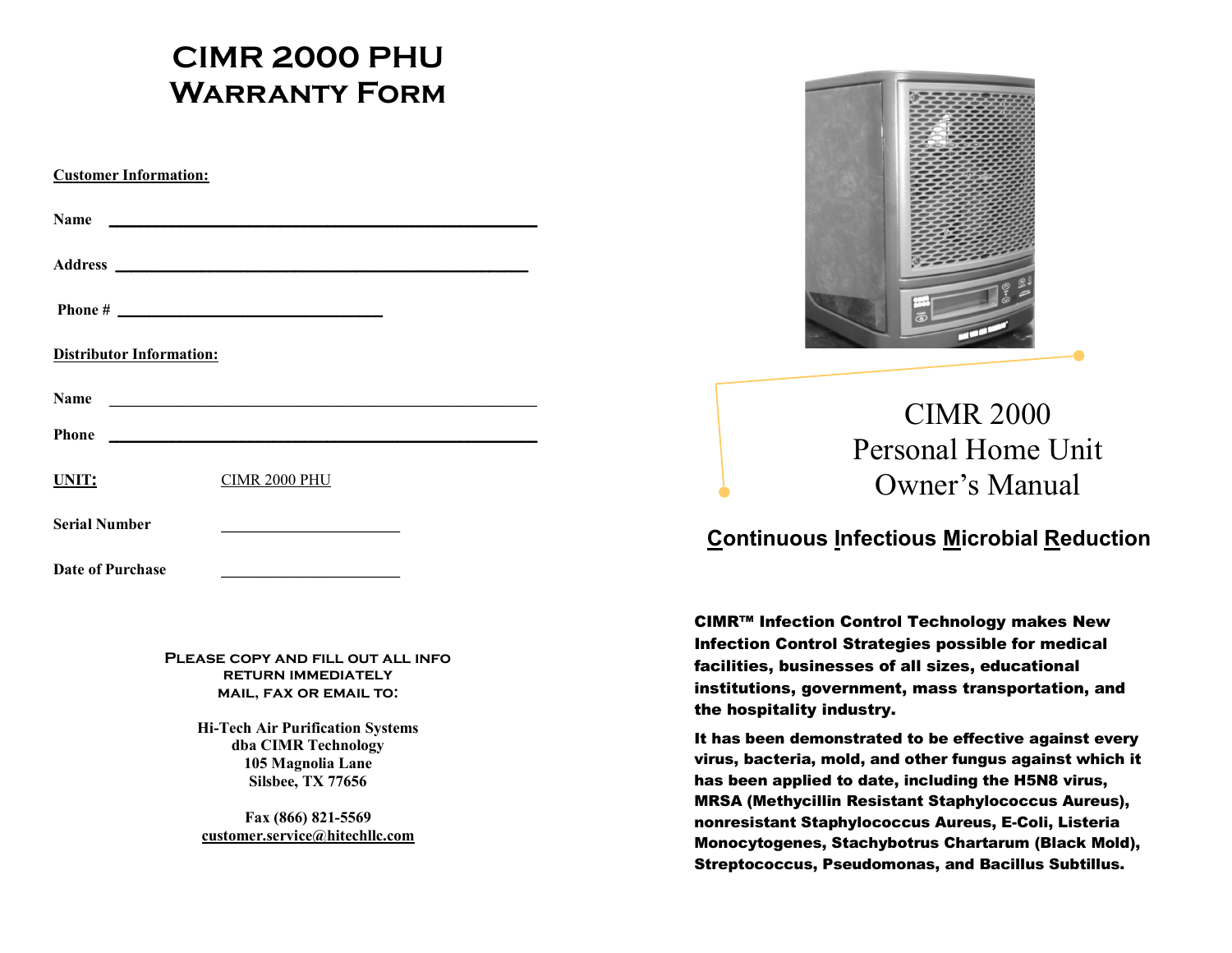# **Congratulations**

You have purchased one of the most effective, technologically advanced air purifiers available. Your new CIMR 2000 PHU is designed to provide years of trouble-free, low maintenance operation. Be sure to read and follow all service procedures outlined in this owner's manual, and to use only genuine CIMR replacement parts available from your Distributor.

If you have any questions concerning this product, please contact your CIMR Representative.



**Warning! – Do not operate this unit without the rear lint screen AND back cover installed.**

**Caution: To reduce the risk of electric shock, this equipment has a grounding type plug that has a third (grounding) pin. This plug will only fit into a grounding type power outlet. If the plug does not fit into the outlet, contact qualified personnel to install the proper outlet. Do not alter the plug in any way.**

**CAUTION! – Do not operate unit near heat sources, open flame, or combustible vapors or gases.**



**CAUTION! – Disconnect power cord before servicing.**

**NOTE: Use a 1.6 Amp slow blow fuse only.**

Your CIMR Technology Representative :

Name:

Phone:

Page 2

# **Warranty Information**

This product is of solid state construction and is under warranty by: **Hi-Tech Air Purification Systems**

#### **[www.cimrtech.com](http://www.cimrtech.com) Phone 866-231-3687**

To the original purchaser, to be free from defect in materials and workmanship for a limited time.

Terms: Hi-Tech technology products with valid serial numbers are under warranty by Hi-Tech Systems, 105 Magnolia Lane, Silsbee, TX 77656, to the original purchaser only, to be free from defect in materials and workmanship for three (3) years from date of purchase, (excluding CIMR Cell which is under warranty for one (1) year from date of purchase and Remote Control units, if applicable, which are under warranty for 180 days from date of purchase). If a valid serial number is missing from a product, the warranty will be voided. To confirm warranty coverage prior to purchasing a product, contact the Company at 866.231.3687 with the serial number located on the back of the unit.

Hi-Tech products are authorized for sale through Independent Dealers only. Warranties are voided if a product is purchased through unauthorized channels. The Company will not extend warranty coverage on any product sold in a manner that violates our Internet Advertising Guidelines. This includes websites that are not authorized to use our trademarked names, images, and logos, as well as Internet auction sites. The only approved Internet presence for Hi-Tech products is the Company's corporate web address, [www.cimrtech.com.](http://www.cimrtech.com)

The Company's liability under this Warranty shall be limited to repair, or at our option, replacement without charge, except for transportation. All transportation charges on parts or units submitted under this Warranty shall be borne by purchaser. Unless this Warranty is expressly renewed or extended by the Company, any repaired or replaced part of the unit shall be under warranty to the original purchaser only, for the length of the unexpired portion of the original warranty.

The Company makes no warranties, express or implied, with respect to our Products, except such written warranty or warranties as may be set forth herein. SUCH WRITTEN WARRANTY IS EXCLU-SIVE AND, TO THE EXTENT PERMITTED BY LAW, the COMPANY DISCLAIMS ALL OTHER WAR-RANTIES, INCLUDING BUT NOT LIMITED TO A WARRANTY OF MARCHANTABLILTY OR FIT-NESS OF PURPOSE. NO CONSEQUENTIAL DAMAGES, INCIDENTAL DAMAGES OR OTHER INDIRECT OR SPECIAL DAMAGE OR LOSS OF GOODWILL, LOSS OF BUSINESS OPPPRTU-NITY, LOSS OR USE OS PLANT OR EQUIPMENT, OR LOSS OF EXECUTIVE AND EMPLOYEE TIME, WILL BE RECOVERABLE AND ARE SPECIFICALLY DISCLAIMED. THIS LIMITATION OF LIABILITY AND REMEDY REPLACES ANY AND ALL THEORIES OF ACTION, CAUSES OF AC-TION, OR THEORIES OF DAMAGE WHICH MAY BE HAD OR BROUGHT, INCLUDING BUT NOT LIMITED TO ACTIONS BASED ON STATUE, CONTRACT, BREACH OF WARRANTY, NEGLI-GENCE, STRICT LIABILITY OR OTHER TORT THEORY. Some states do not allow the exclusion or limitation of incidental or consequential damages, so the above limitation or exclusion may not apply to you.

This Warranty gives you specific legal rights, and you may also have other rights, which vary from state to state. If your unit is defective, please contact Hi-Tech @ 105 Magnolia Lane, Silsbee, TX 77656, 866.231.3687 or [www.cimrtech.com.](http://www.cimrtech.com)

Please copy and mail, fax 866.821.5569, or email your Warranty Card Information to Hi-Tech within 10 days of purchase for activation of warranty.

# **FCC Declaration of Conformity**

#### **Model:** CIMR 2000

This device complies with Part 18 of the FCC Rules.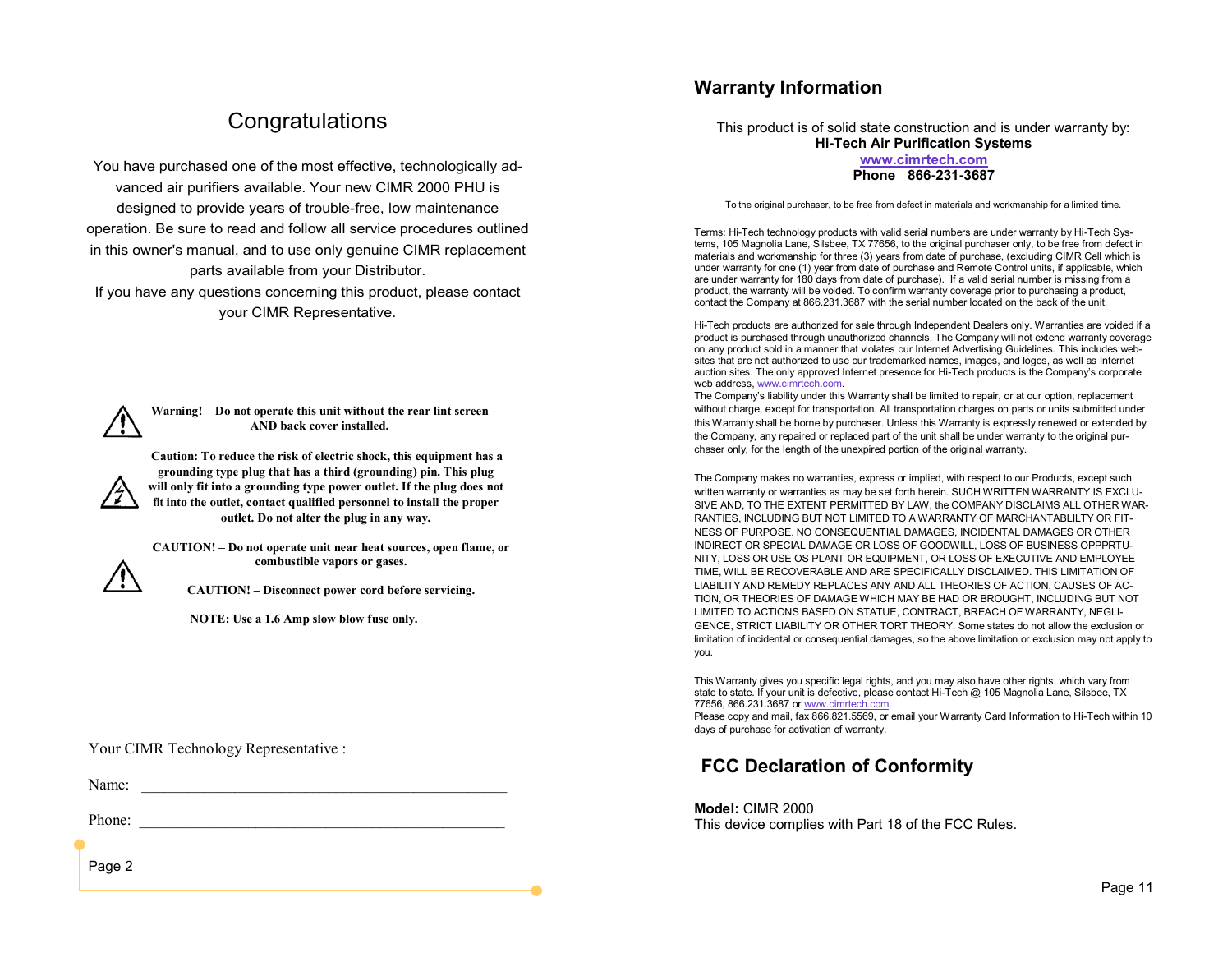#### **Troubleshooting –**

*1. I have plugged in the unit, pressed the ON button on the remote (or the unit), and nothing happens… what's wrong?*

- Make sure the power cord is inserted completely into the receptacle on the back of the unit
- Make sure the electrical outlet is capable of providing power to the unit.
- Make sure the rear lint screen and back cover are properly installed.
- Check to see if the proper fuse is installed and that it is operational.

*2. The UV lamp is not functioning/I'm getting a "Replace RCI Cell" message… what's wrong?*

- Check cell for proper installation.
- Replace the cell.
- *3. What are the most typical application problems?*
- Symptom: A belief that the proper equipment is placed in the environment and the equipment appears unsuccessful. Problem: Lack of air movement, improper placement of the unit.
- Symptom: Strong odors still remain within the environment after placement.

Problem: Improper placement of the unit or the source of the odor has not been eliminated.

 Symptom: Visual haze of smoke and/or particulate remains within the environment.

Problem: Lack of ionization and/or air movement*.*

#### *4. Air flow is restricted or reduced.*

- Is the unit properly placed away from objects that may obstruct air flow?
- Are the rear lint screen, back cover, and front grill clean? Is the CIMR/RCI cell clean?
- *5. How can I tell if the CIMR/RCI cell is functioning?*
- The cell will produce a glow that is visible through the front grill under low light conditions.
- *6. Unit does not operate.*
- Is the unit plugged in?
- Are you sure the outlet is active?
- Is the main switch turned on?
- Are the rear lint screen and back cover installed properly?
- Does the fuse need to be replaced?

## **Table of Contents**

| Unit Features                     | 4  |
|-----------------------------------|----|
| Specifications                    | 5  |
| Changing the Fuse and Maintenance | 6  |
| Settings and Adjustments          | 7  |
| Removing the Lint Screen          | 7  |
| Removing the Lint Screen (cont)   | 8  |
| Removing the Cell                 | 9  |
| Troubleshooting                   | 10 |
| Warranty Information              | 11 |
| <b>Warranty Form</b>              | 12 |

www.cimrtech.com

### CIMR 2000 PHU with Dual Cell Capability

Your CIMR 2000 PHU comes with two (2) CIMR cells installed. If both lights are not lit, press and hold the Purifier button for approximately 15 seconds. The display will then indicate that both cells are activated. Press the Purifier button once to activate one cell, and twice to activate both cells.

Page 10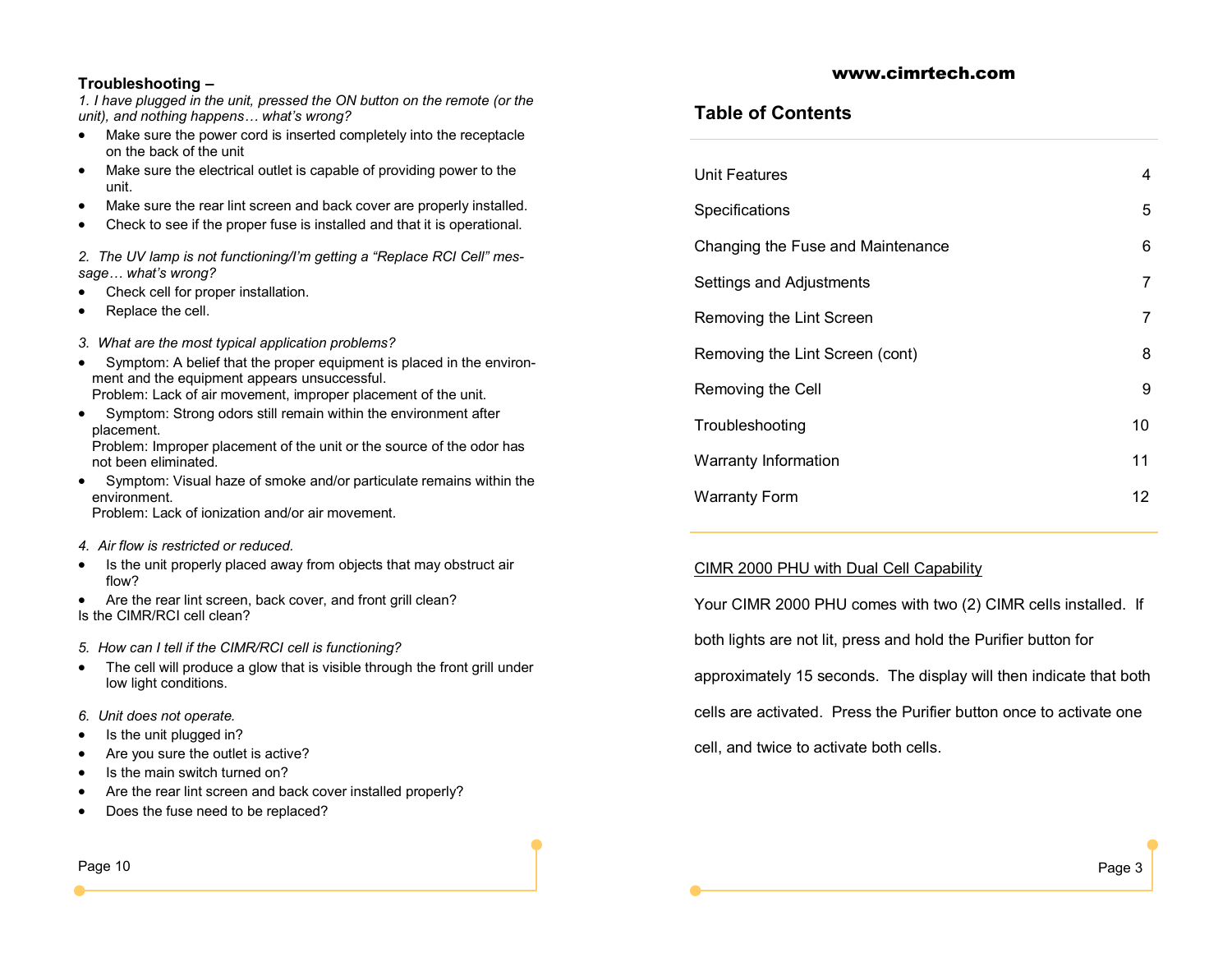# Unit Features:



**CAUTION: Do not look directly at the glowing lamp. Prolonged exposure, even to reflected UV light, can cause eye damage according to the American Conference of Governmental Industrial Hygienist (ACGIH) Standards. CIMR 2000 emits UV light which can cause eye damage if the light were looked at continuously, for 20 minutes or more, at a distance of one (1) INCHES OR LESS.**

# **Removing the CIMR/RCI Cell After removing**

**the back grill and the lint screen:** 



To Install a new Cell, simply reverse steps 1-3.

#### **DISPOSAL OF USED CELL:**

**Please do not throw a used cell into the garbage. The special germicidal UVX bulb used in the cell contains a very small amount of mercury. You may return your used cell to Hi-Tech for proper disposal. Send the used cell to:**

**Hi-Tech Air Purification Systems 105 Magnolia Lane Silsbee, TX 77656** Page 9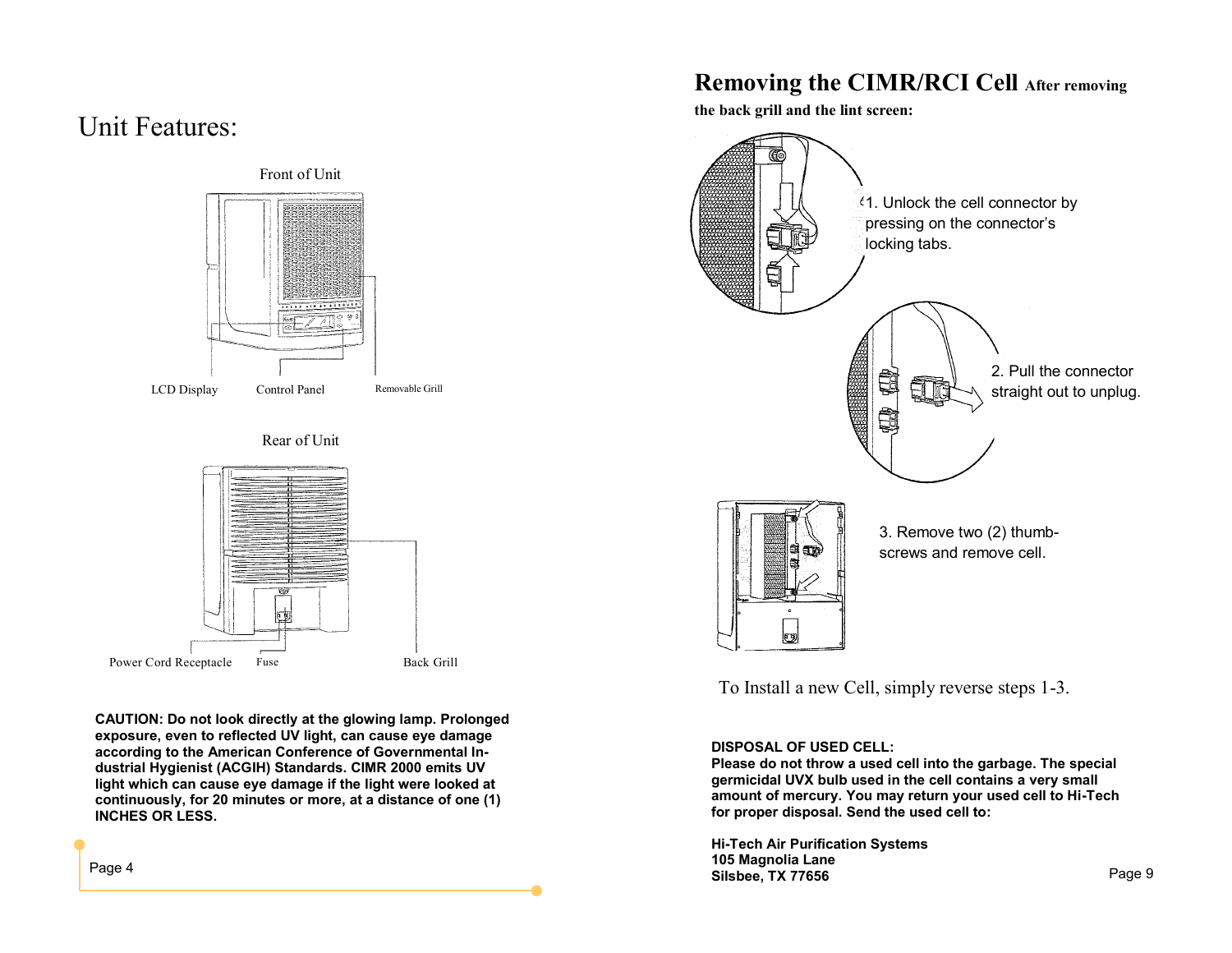# **Removing the Rear Lint Screen (cont.)**



3. For first install, lay Optional Pre-Filter on unit filter. Replace with a new disposable Pre-Filter when performing monthly maintenance.



4. Replace the rear lint screen, inserting the bottom of the lint screen first.

Note: The bottom of the rear lint screen is held into place by two alignment guides (see inset).



5. Secure the top of the screen by replacing the two (2) lint screen holder thumbscrews.

**CAUTION! Always unplug the unit before performing any maintenance procedures.**

#### www.cimrtech.com

# Specifications:

#### **Electrical:**

100 volt 50/60 Hz, 120 volt 60 Hz, 220/240 volt 50/60 Hz based on country of use 80 watts power consumption 24 to 30 kV, 20-30 kHz ion generation pulsator Fixed 6 kV DC needle ion generator

**Size:** Dimensions: 12" high x 9" wide x 12" deep Weight: 16 pounds

**Mechanical:** 70 CFM will vary depending on condition of rear lint screen

**Coverage:** Covers a range of  $250 \text{ft}^2 (23 \text{ m}^2)$  to  $3000 \text{ft}^2 (279 \text{ m}^2)^{**}$ \*\*Depends on variables such as severity and frequency of pollution, humidity, and temperature.

 **Warranty:** Length of warranty will vary depending on model. See warranty card for specific details.

### General Operation

1. Adjust the fan speed to your preference, keeping in mind that higher fan speeds will give better results.

2. Using the PURIFIER button, set the unit to PUR. ON for increased effectiveness.

Pur. OFF - Only Fan and Ionization are on.

Pur. ON - CIMR Purification cell is also activated.

## Placement of Unit



Place the unit as high as possible to insure complete purification, taking care to leave at least 1 inch of open area around the unit. Point the unit towards the center of the room.

TO PREVENT INJURY, BE SURE THE POWER CORD IS NOT ACCESSIBLE TO SMALL CHILDREN.

Page 5